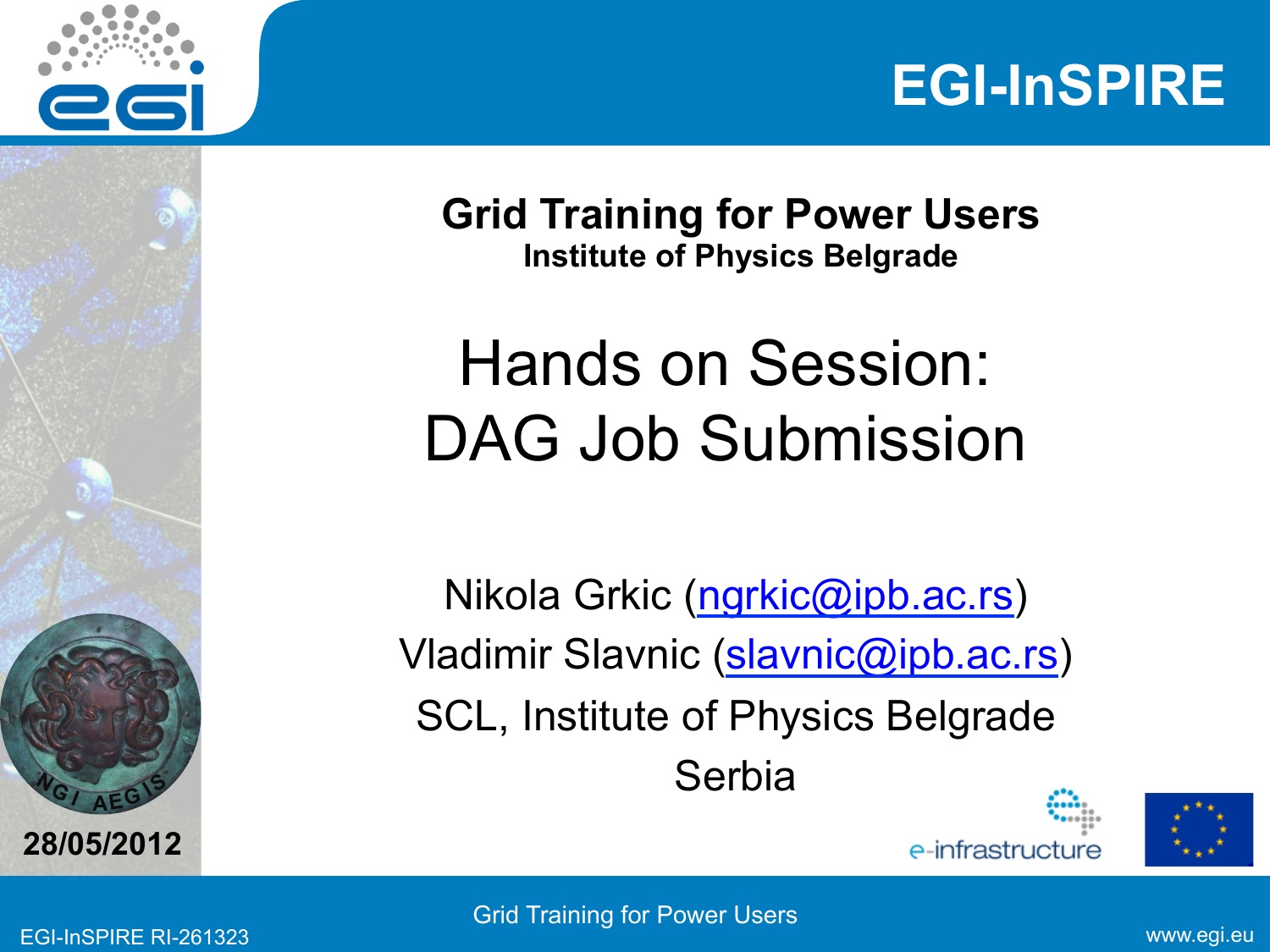



- DAG job workflow
- JDL of a DAG job
- Hands On example
- Links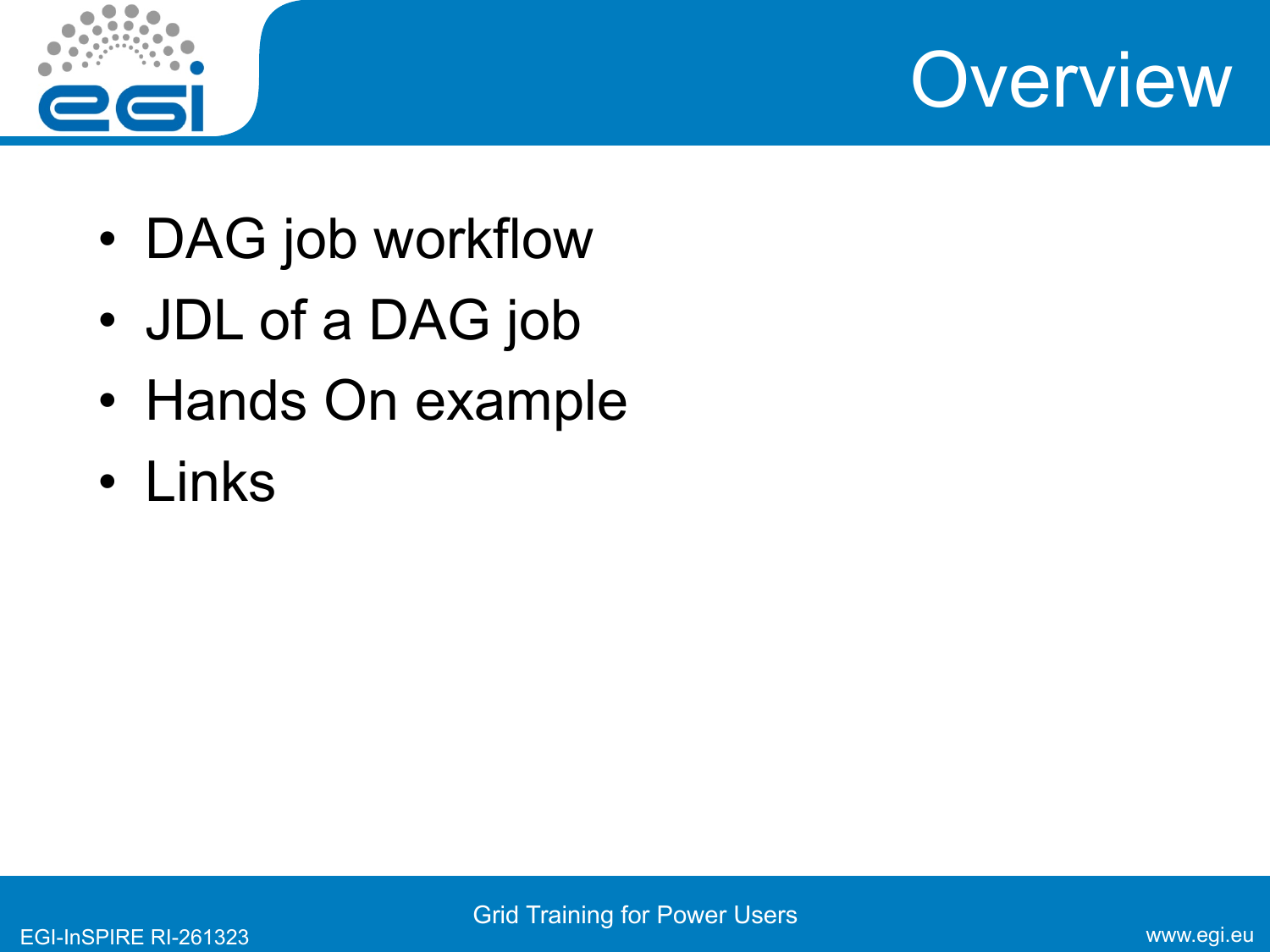

## DAG job workflow

- Direct Acyclic Graph (DAG) is a set of jobs where the input, output, or execution of one or more jobs depends on one or more other jobs
- Sharing and inheritance of sandboxes
	- − Include OutputSandbox in the next InputSandbox
- Dependencies defined between pairs of jobs

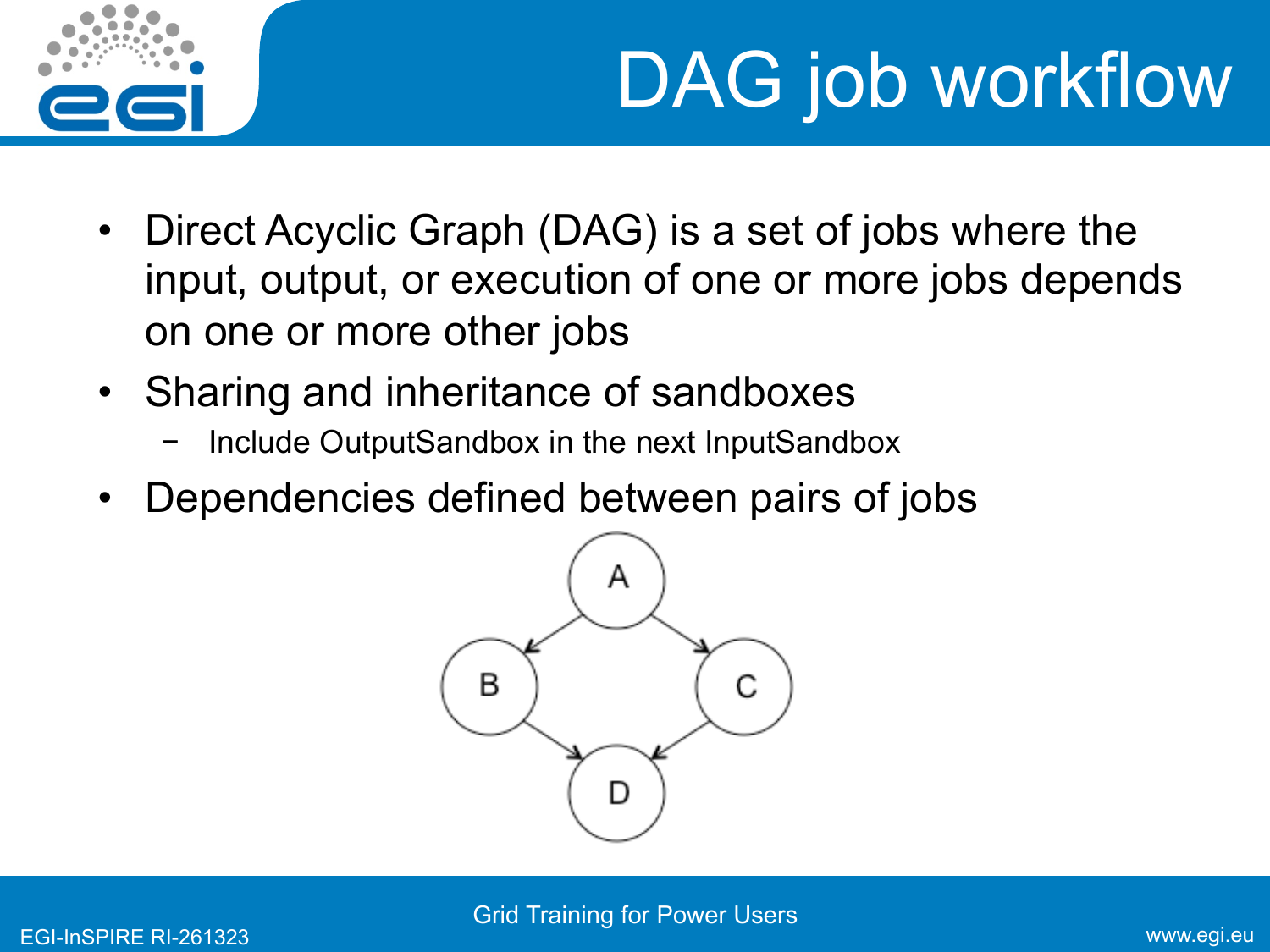

[

## JDL of a DAG job

```
V
                                                                                                nodeC = \lceilType = "dag"; Description = [ 
InputSandbox = {"job.sh", "job2.sh"}; 
                                                                                                         JobType = "Normal"; 
                                                                                                         Executable = "job3.sh"; 
Nodes = [ 
                                                                                                         Arguments = "C"; 
 nodeA = [ 
                                                                                                         StdOutput = "std.out"; 
        Description = [ 
                                                                                                         StdError = "std.err"; 
         JobType = "Normal"; 
                                                                                                         InputSandbox = {"job3.sh"}; 
         Executable = "job.sh"; 
                                                                                                         OutputSandbox = {"std.out","std.err"}; 
         Arguments = "A"; 
                                                                                                        ]; 
         StdOutput = "std.out"; 
                                                                                                       ]; 
         StdError = "std.err"; 
         InputSandbox = {root.InputSandbox[0]}; 
                                                                                                nodeD = [ OutputSandbox = {"std.out","std.err"}; 
                                                                                                        Description = [ 
        ]; 
                                                                                                         JobType = "Normal"; 
       ]; 
                                                                                                         Executable = "job.sh"; 
                                                                                                         Arguments = "D"; 
nodeB = [ StdOutput = "std.out"; 
        Description = [ 
                                                                                                         StdError = "std.err"; 
         JobType = "Normal"; 
                                                                                                         InputSandbox = {root.InputSandbox[0]}; 
         Executable = "job2.sh"; 
                                                                                                         OutputSandbox = {"std.out","std.err"}; 
         Arguments = "B"; 
                                                                                                        ]; 
         StdOutput = "std.out"; 
                                                                                                       ]; 
         StdError = "std.err"; 
                                                                                                ]; 
         InputSandbox = {root.InputSandbox[1]}; 
                                                                                                Dependencies = \{ OutputSandbox = {"std.out","std.err"}; 
                                                                                                           {nodeA,nodeB},{nodeA,nodeC}, {{nodeB,nodeC},nodeD} 
        ]; 
                                                                                               }; 
       ]; 
                                                                                               ]
```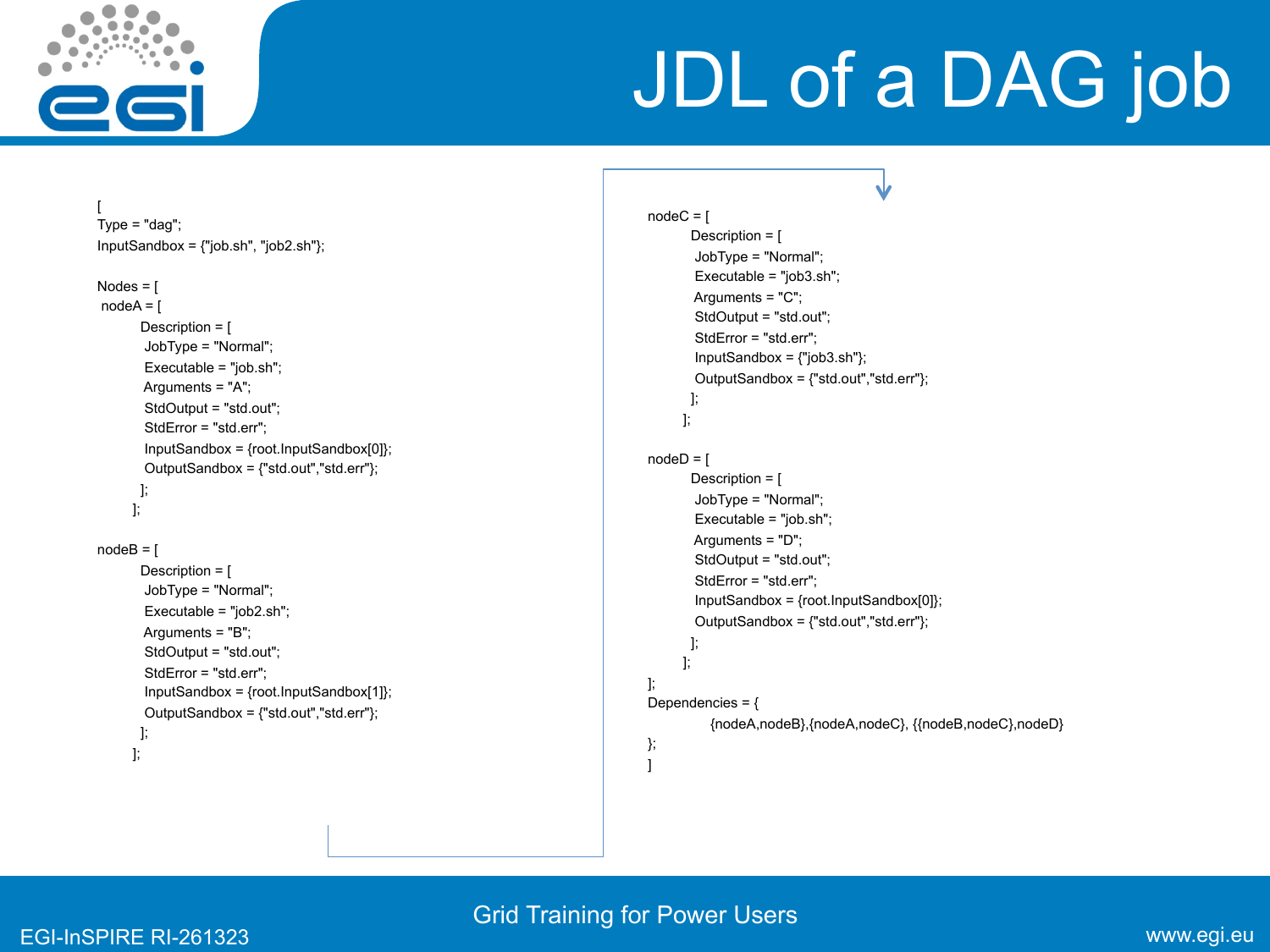

- Navigate to the following address:
	- http://wiki.ipb.ac.rs/index.php/Grid\_examples
- Choose DAG job example and follow the instructions for submitting a DAG job